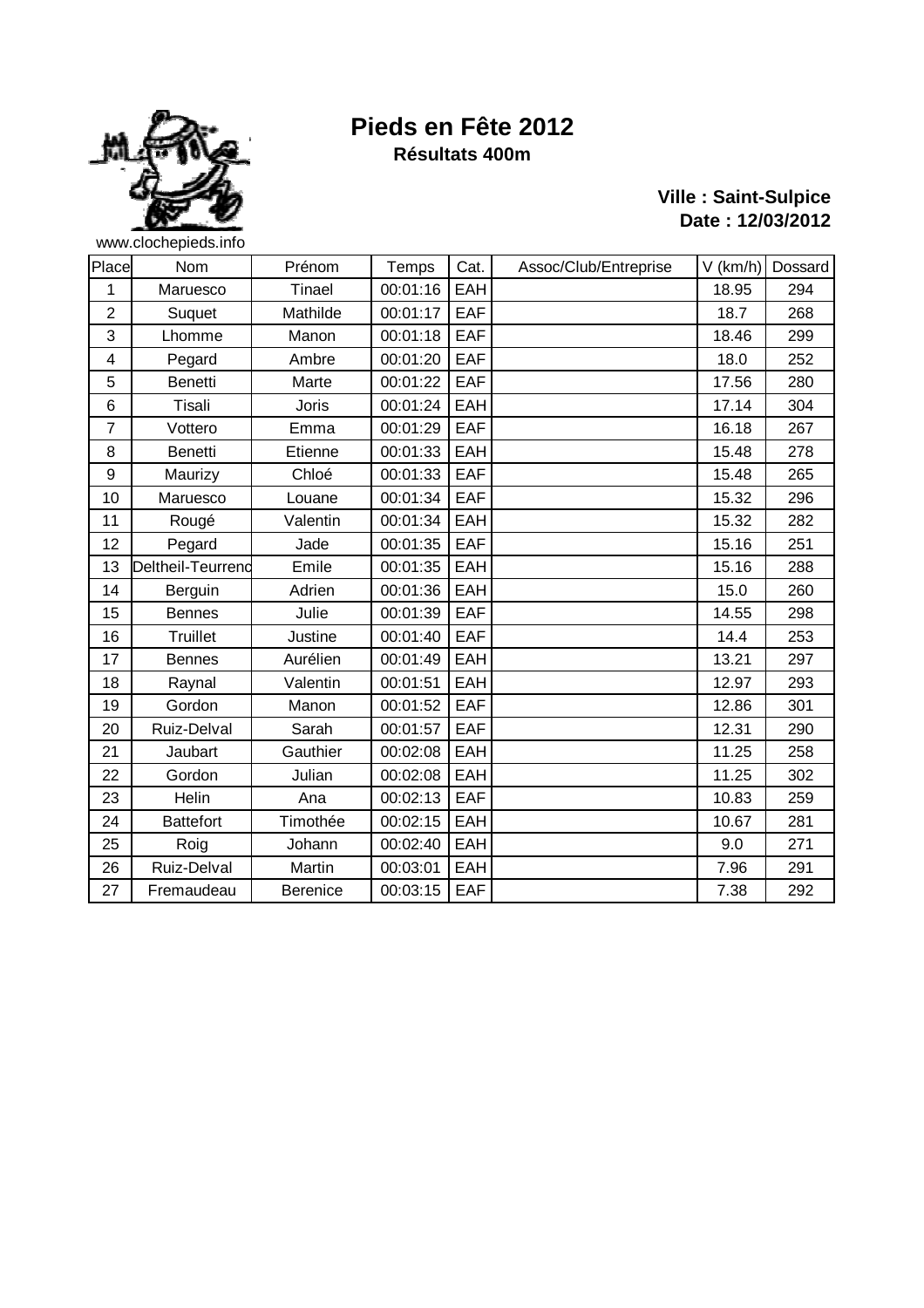

#### **Pieds en Fête 2012 Résultats 800m**

#### **Ville : Saint-Sulpice Date : 12/03/2012**

Place Nom | Prénom | Temps Cat. | Assoc/Club/Entreprise | V (km/h) | Dossard 1 Benetti Jean-baptiste 00:02:48 POH 2 | Vottero | Aurélien |00:02:48 |POH | 17.14 | 266 3 Depert | Zoe | 00:02:50 | POF | 16.94 | 264 4 | Cilici | Gauthier | 00:02:56 | POH | 16.36 | 257 5 Baules | Luca | 00:02:58 | POH | 16.18 | 250 6 Rougé | Amélie |00:03:01 | POF | 15.91 | 283 7 | Ravailhe | Anaelle | 00:03:10 | POF | 15.16 | 274 8 Audouy Gautier 00:03:19 POH 9 | Loison | Victor |00:03:27 |POH | 13.91 | 263 10 Deltheil-Teurrenc Julie 00:03:44 POF 12.86 287